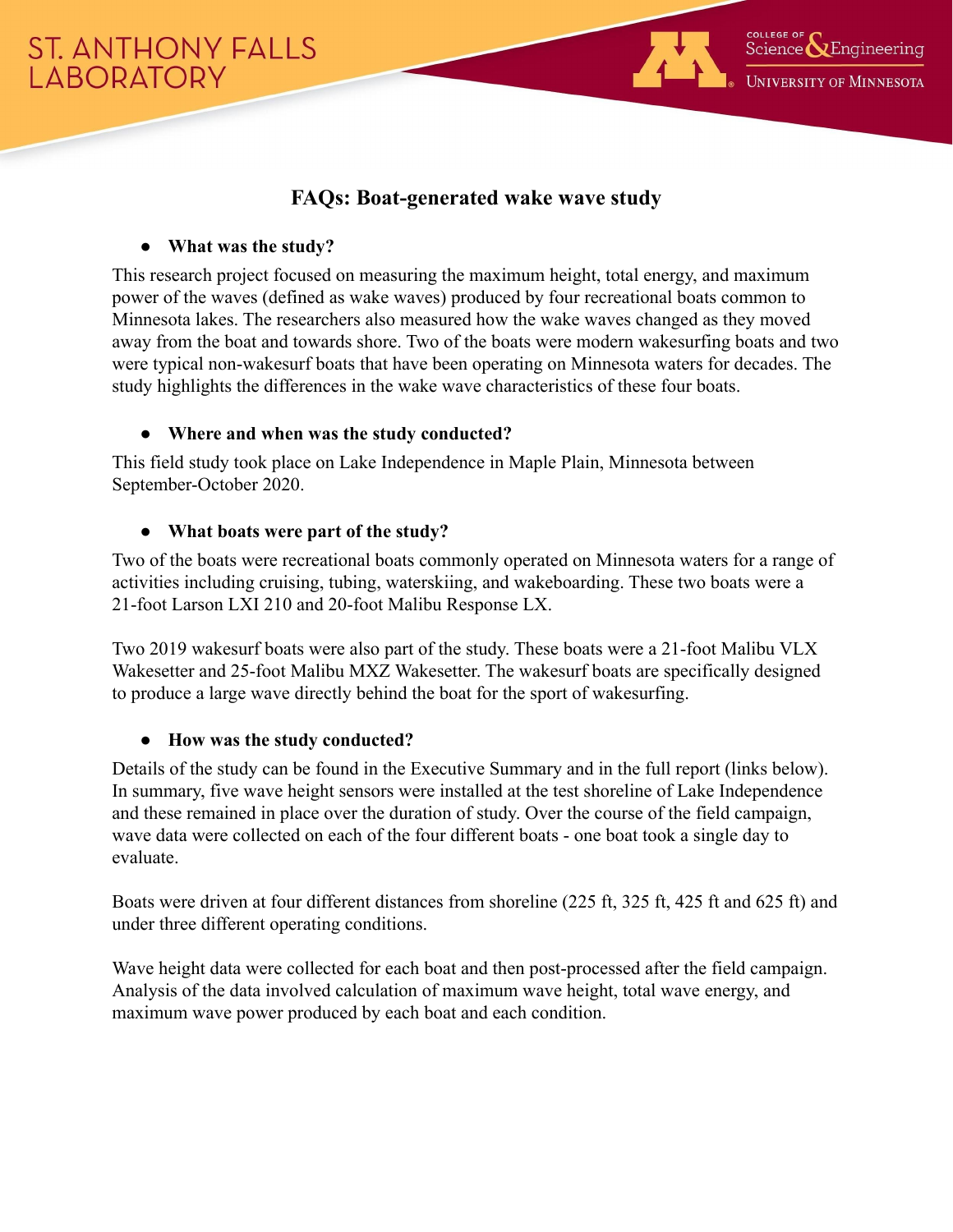# **● Who conducted this study?**

This study was conducted by a small team of professional research staff. The team included:

- Jeff Marr, Associate Director of Engineering and Facilities at the St. Anthony Falls Laboratory (SAFL), Project Lead
- Andrew Riesgraf, SAFL Researcher
- Matt Lueker, SAFL Associate Engineer
- William Herb, SAFL Research Associate
- Jess Kozarek, SAFL Research Associate & Outdoor StreamLab Manager
- Kimberly Hill, Associate Professor of Civil, Environmental  $\&$  Geo-Engineering

## **● What did the study find?**

Major findings include the following:

- All boats produced their smallest wake waves when they were operated under the highest speed test condition (20 mph) and were planing on the water surface. Planing, a condition familiar to boaters, is when the boat rides on top of the water and is the mode of operation for waterskiing, cruising or other types of high speed activities.
- All boats generated their largest wake waves when operating at the slower speed test condition  $(\sim 10 \text{ mph})$ . This was a condition where the trim (i.e., angle of the boat to the water surface) of the boat was high, and the boat's hull was displacing a large amount of water. Wakesurf boats are designed to operate around this condition during wakesurfing. For non-wakesurf boats, this is a condition that boats typically transition through quickly as they accelerate or decelerate.
- The study compared the wake wave characteristic of the boats under each of their "typical operating conditions." This was planing speed for the two non-wakesurf boats, and plowing speed for the wakesurf boats. **When comparing the boats under typical operating conditions at a distance of 100 ft from the boat, the wakesurf boats produced maximum wave heights that were ~2-3 time larger, total wave energies that were ~6-9 times larger, and maximum wave powers that were ~6 to 12 times larger than the non-wakesurf boats.**
- The study considered one example of an aftermarket wake shaper a paddle-type device attached to the outside hull of a non-wakesurf boat, which helps create wake waves suitable for wakesurfing. The results suggest that this aftermarket device was successful in increasing the wake wave characteristics, indicating that "modified" non-wakesurf boats are capable of producing large and energetic waves.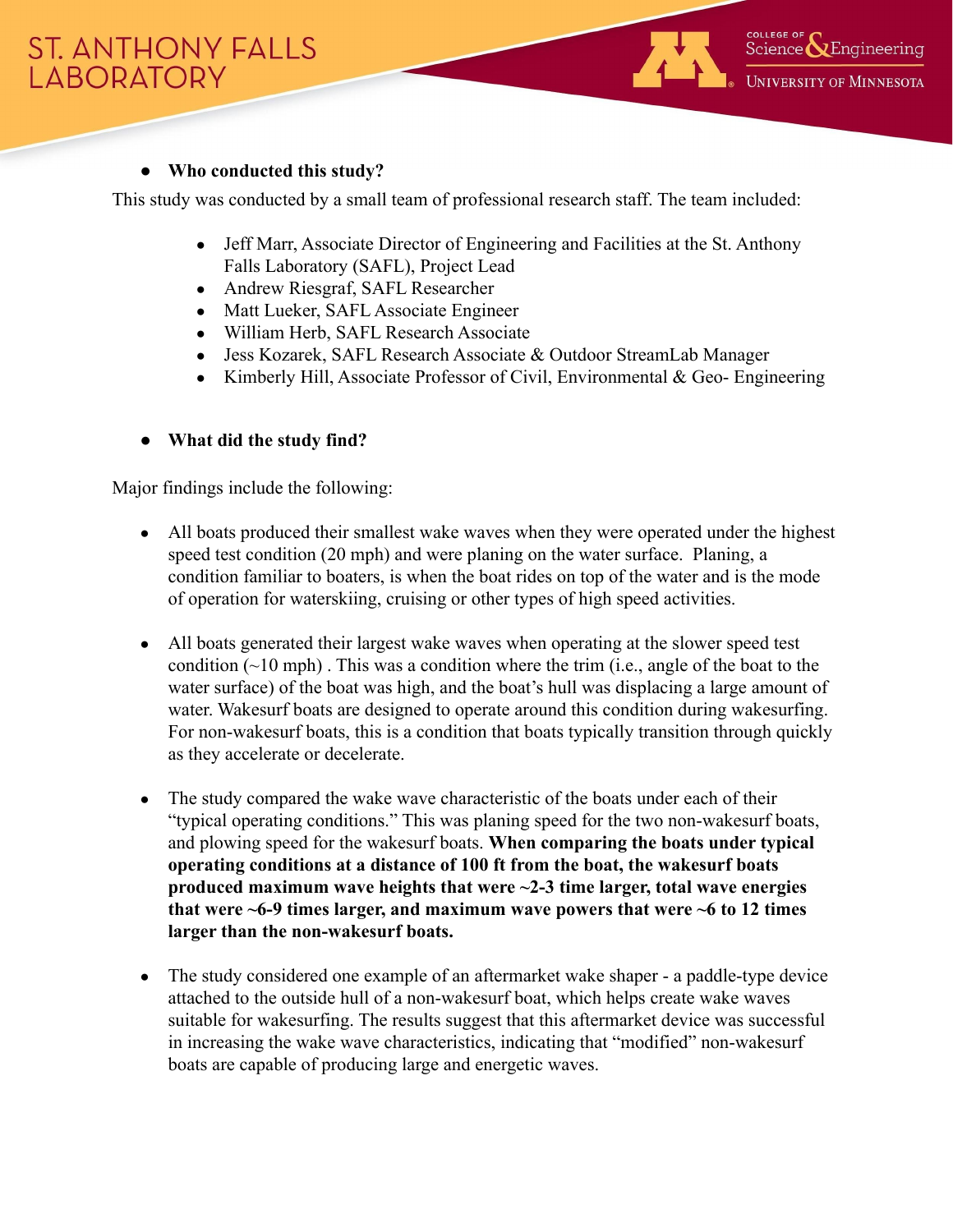

- The data collected can be used to evaluate equivalent operational distance for different types of boats or operating conditions. Our report demonstrates two examples, where a 200 foot operational distance for non-wakesurf boats is selected as the reference condition (i.e., the distance from shoreline/other structures currently recommended by the Minnesota DNR). In the first example, the wake wave characteristics of a planing non-wakesurf boat (20 mph) were used as reference. **The data suggest that operational distances greater than 500 feet are required for the wake waves generated by a wakesurf boat to attenuate to similar wake wave characteristics as the non-wakesurf boat reference**. In the second example, the reference condition was a non-wakesurf boat at slower plowing speeds (~10 mph). **Here, the data suggest that operational distances greater than 425 feet are required by the wakesurf boats**.
- **● What do those findings mean more broadly?**

This study is focused on producing robust data on the characteristics of wake waves generated by recreational boats found on lakes. The data, and our example method of comparing non-wakesurf boat and wakesurf boat operational distances, can be used to help inform recommendations, policy or legislation. However, establishing recommendations, policy, or legislation is not the role of our research team.

The report indicates the following outcomes:

- 1. Wake waves produced by wakesurf boats during wakesurfing are measurably larger than non-wakesurf boats in terms of maximum wave height, total wave energy and maximum power.
- 2. How a boat is used, or its "typical operation," is an important consideration. Non-wakesurf boats can generate large waves when they plow water during acceleration to or deceleration from planing, but these boats generally spend little time in this condition. Wakesurf boats used for wakesurfing generally spend a majority of time in this condition. Non-wakesurf boats can be outfitted with aftermarket devices, like a wake shaper, to create wake waves suitable for wakesurfing.
- 3. Data like those produced in this report can be used to inform guidance on operational distance. For example, this study infers, depending on which non-wakesurf boat reference condition is selected, that at 200 feet of operational distance, the wakesurf boats would need to operate at distances greater than 500 feet or 425 feet from shore/structure/object, etc.
- 4. This study was limited to four boats and the testing period was relatively short. The study's data and findings are important additions to the growing body of research in the area of wake waves; however, more studies of this type, as well as studies focusing on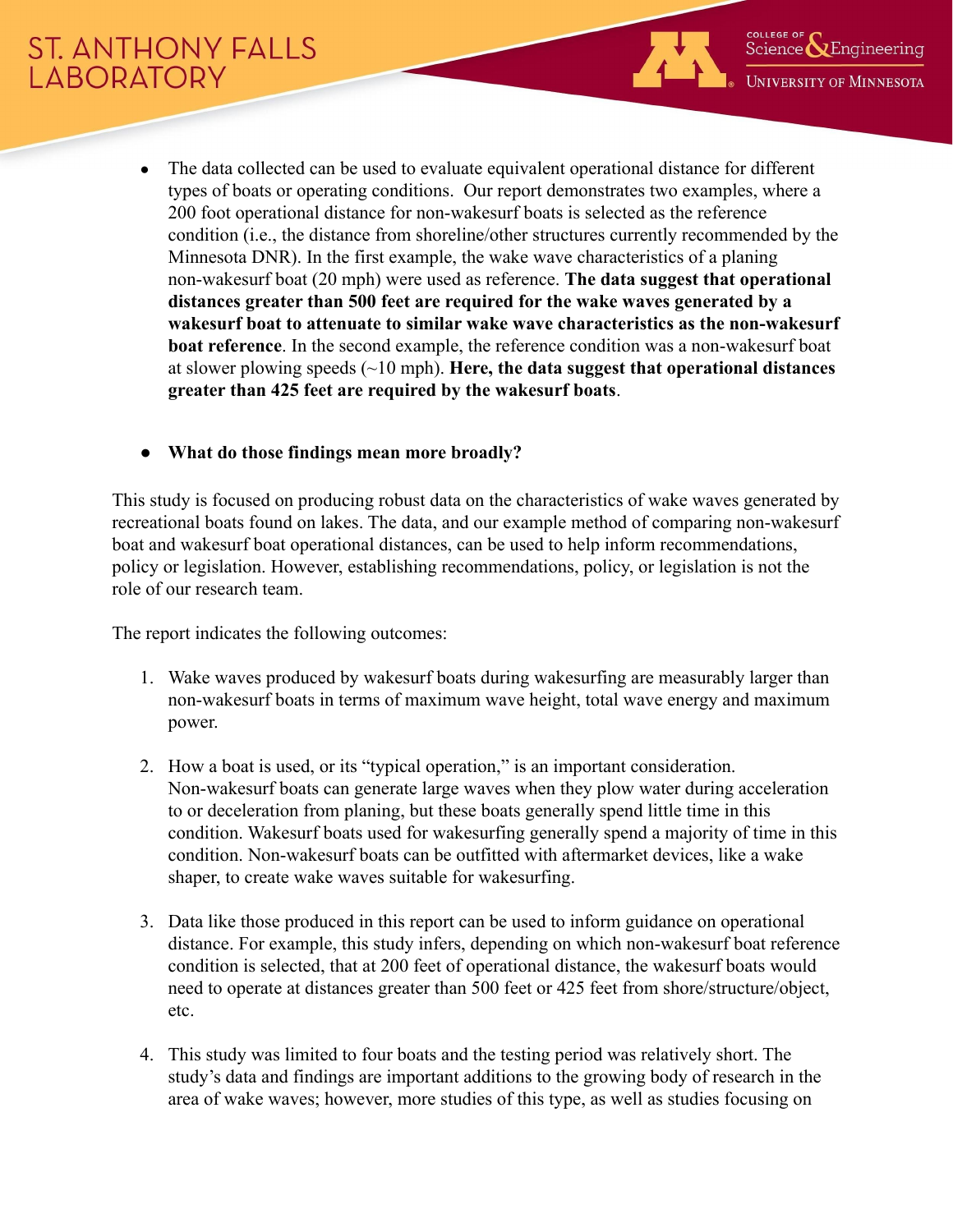

how waves and propeller wash interact with lake bottoms, shorelines and structures, are needed.

**● Did this study examine shoreline erosion or failure of shoreline protection resulting from large boat waves?**

No. The study did not investigate these topics; rather, it focused on characterizing the wake waves themselves. The results of this study will support further research focusing on environmental impacts like shorelines.

**● Are there plans to continue research, and what will be studied?**

St. Anthony Falls Laboratory intends to continue conducting research on boat-generated wake wave impacts. The next phases of research will focus on the following questions:

- What are the characteristics of propeller wash, (i.e., the high velocity water jet produced by the boat propeller), and how does it vary with the type of boat and mode of operation of the boat? At what depth range does propeller wash begin to interact with the lake bottom?
- How do large wake waves interact with the lake environment, including the lake bottom, shorelines (natural and riprap), structures in the water like docks and lifts, vegetation, and fish habitat?

### **● How was this project funded?**

This study was funded entirely through a crowdfunding campaign conducted by the University of Minnesota Foundation, with over 200 donors contributing. Donations were received from across the country, with a majority from within Minnesota and other Upper Midwest states.

### **● Were donors or other outside groups involved in the research design, analyses or final report?**

No. Donors had no input in the design or scope of this research project. Analysis and report development involved only the University of Minnesota - St. Anthony Falls Laboratory research team. The only exceptions to this were the third party review facilitator and the report's two external reviewers.